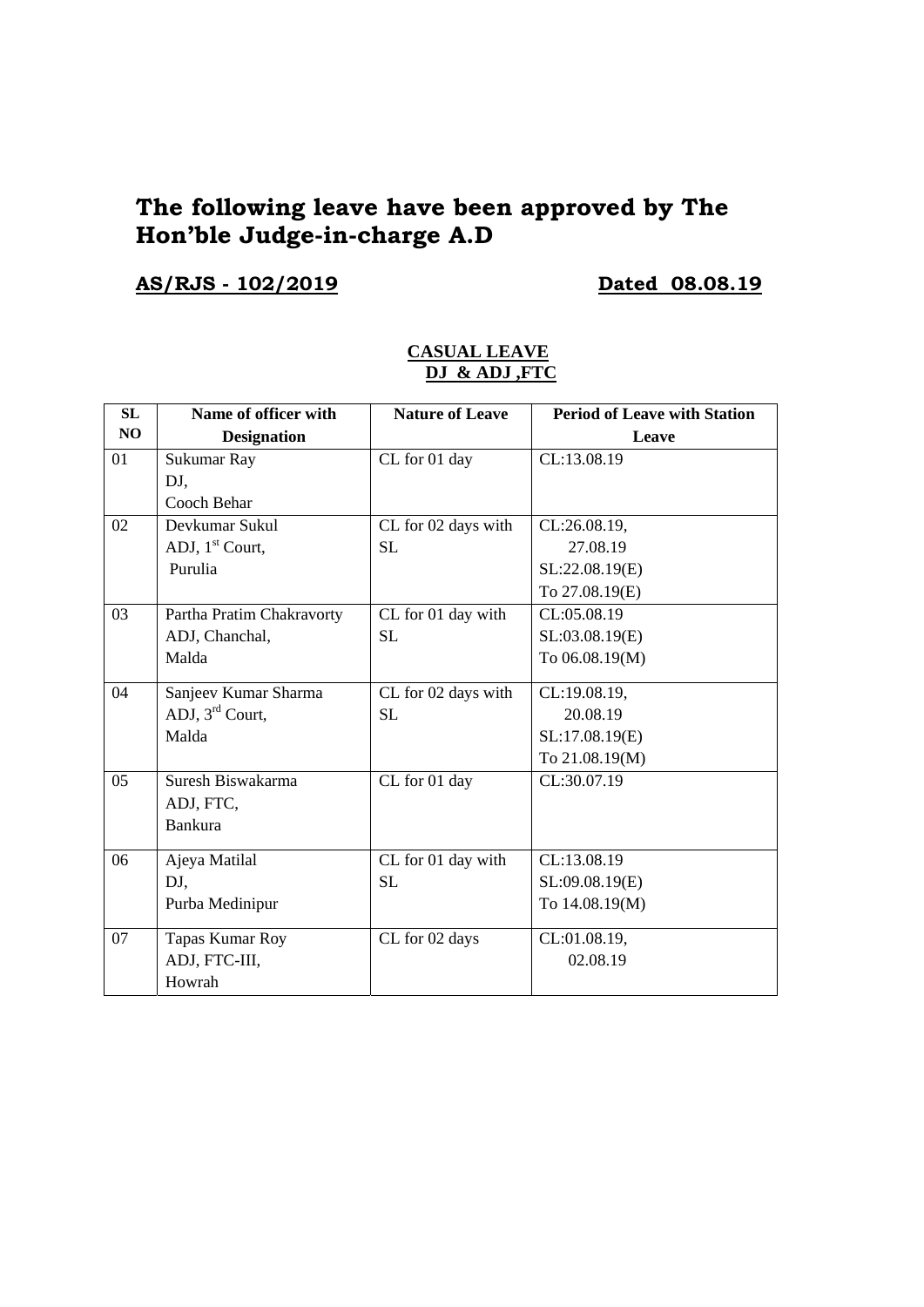|  | /2/ |
|--|-----|
|  |     |

| 08 | Arundhati Bhattacharyya                | CL for 01 day   | CL:05.08.19                         |
|----|----------------------------------------|-----------------|-------------------------------------|
|    | ADJ, 1 <sup>st</sup> Court, Paschim    | with SL         | SL:04.08.19(M)                      |
|    | Medinipur                              |                 | To 06.08.19(M)                      |
|    |                                        |                 |                                     |
| 09 | Bhawani Shankar Sharma                 | SL              | SL:09.08.19(E)                      |
|    | ADJ, $1st$ Court,                      |                 | To 13.08.19(M)                      |
|    | Malda                                  | CL for 02 days  | CL:21.08.19,                        |
|    |                                        | with SL         | 22.08.19                            |
|    |                                        |                 | SL:20.08.19(E)                      |
|    |                                        |                 | To 27.08.19(M)                      |
| 10 | Kishen Kumar Agarwal                   | CL for 02 days  | CL:13.08.19,                        |
|    | ADJ, 3 <sup>rd</sup> Court, Balurghat, | with SL         | 14.08.19                            |
|    | Dakshin Dinajpur                       |                 | SL:10.08.19(E)                      |
|    |                                        |                 | To 15.08.19(M)                      |
|    |                                        |                 | (after attending training programme |
|    |                                        |                 | on CIS 3.1 on 10.08.19)             |
| 11 | Somnath Mukherjee                      | Cancellation of | Cancellation of CL:02.08.19         |
|    | ADJ, FTC-II, Bichar                    | CL for 01 day   |                                     |
|    | Bhawan, Calcutta                       |                 |                                     |
| 12 | Har Govind Singh                       | <b>SL</b>       | SL:09.08.19(E)                      |
|    | DJ,                                    |                 | To 13.08.19(M)                      |
|    | Purulia                                |                 |                                     |
|    |                                        |                 |                                     |
| 13 | Nirvan Khesong                         | CL for 01 day   | CL:09.08.19                         |
|    | ADJ, Mathabhanga,                      | with SL         | SL: 08.08.19(E)                     |
|    | Coochbehar                             |                 | To 13.08.19(M)                      |
|    |                                        |                 |                                     |

# Submitted

 Sd/ **Registrar (Judicial Service)**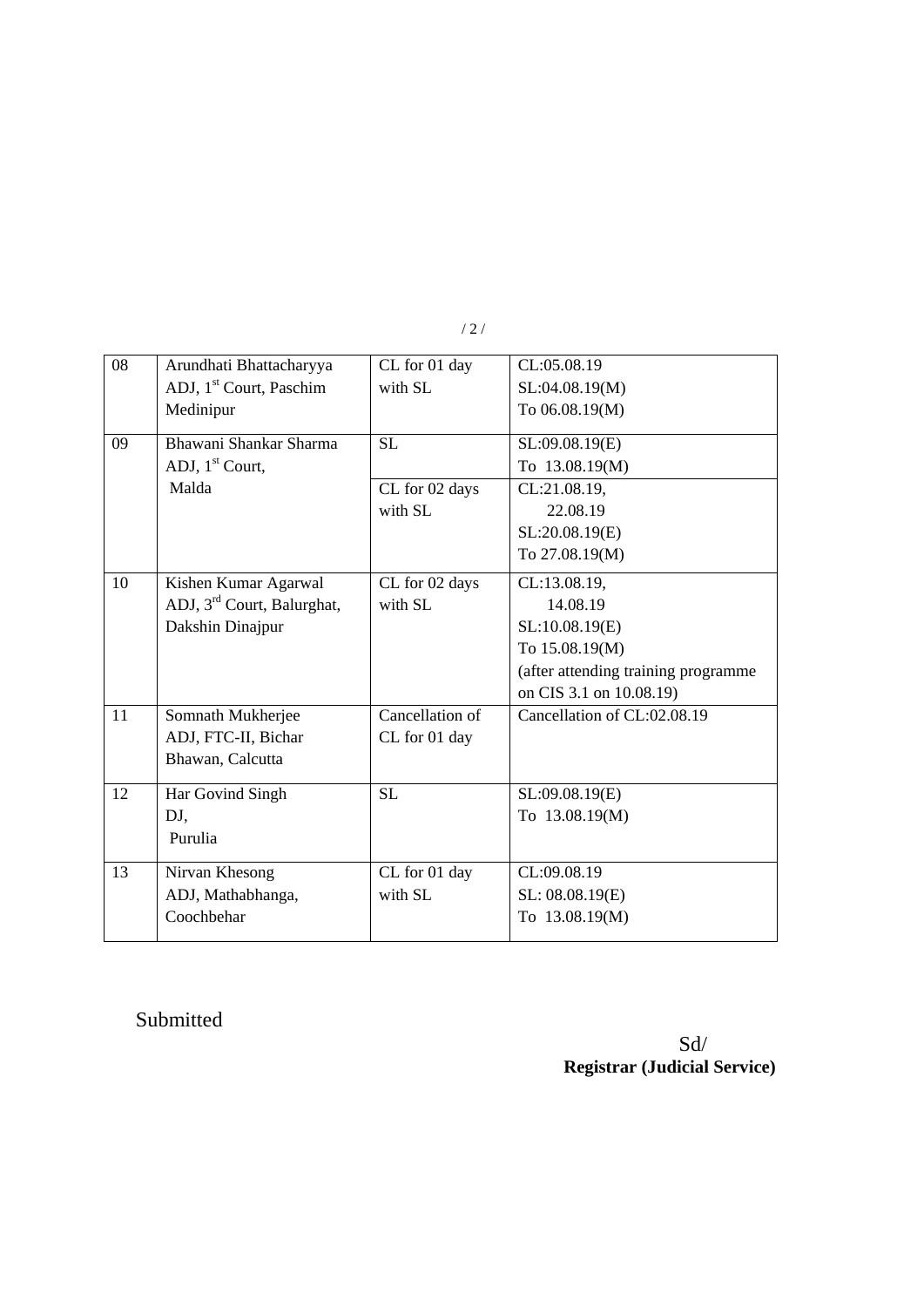## **The following leave have been approved by the Hon'ble Judge-in-Charge A.D.**

**AS/RJS- 98 /2019 Dated : 08.08.2019** 

| DJ/ADJ        |  |
|---------------|--|
| ire of T eave |  |

| <b>SL</b>      | Name of officer                                                           | <b>Nature of Leave</b>        | <b>Period of Leave with</b>   |
|----------------|---------------------------------------------------------------------------|-------------------------------|-------------------------------|
| N <sub>O</sub> | with Designation                                                          |                               | <b>Station Leave</b>          |
| 01.            | Sk. Mohammad Reza<br>ADJ, Gangarampur at<br>Buniadpur<br>Dakshin Dinajpur | Commuted Leave for<br>06 days | From 01.07.2019 to 06.07.2019 |

## **ADJ, FTC/CJ(SD)**

| SL<br>N <sub>O</sub> | Name of officer<br>with Designation                                  | <b>Nature of Leave</b>      | <b>Period of Leave with</b><br><b>Station Leave</b>    |
|----------------------|----------------------------------------------------------------------|-----------------------------|--------------------------------------------------------|
| 02.                  | Sri Satyajit Maity<br>Registrar, District<br>Judge's Court, Barasat, | Earned Leave for 07<br>days | From 16.08.2019 to 22.08.2019<br>Prefixing: 15.08.2019 |
|                      | North 24 Parganas,                                                   |                             | Suffixing: 23.08.2019 to<br>25.08.2019                 |

### **ACJM**

| <b>SL</b><br>N <sub>O</sub> | Name of officer<br>with Designation                   | <b>Nature of Leave</b>        | <b>Period of Leave with</b><br><b>Station Leave</b>                     |
|-----------------------------|-------------------------------------------------------|-------------------------------|-------------------------------------------------------------------------|
| 03.                         | Smt. Aditi Ghosh<br>ACJM, Datan, Paschim<br>Medinipur | Earned Leave for 02<br>days   | From 15.07.2019 to 16.07.2019<br>Prefixing: 13.07.2019 to<br>14.07.2019 |
| 04.                         | Smt. Tanima Das<br>ACJM, Raghunathpur,<br>Purulia     | Commuted leave for<br>04 days | From 22.07.2019 to 25.07.2019                                           |